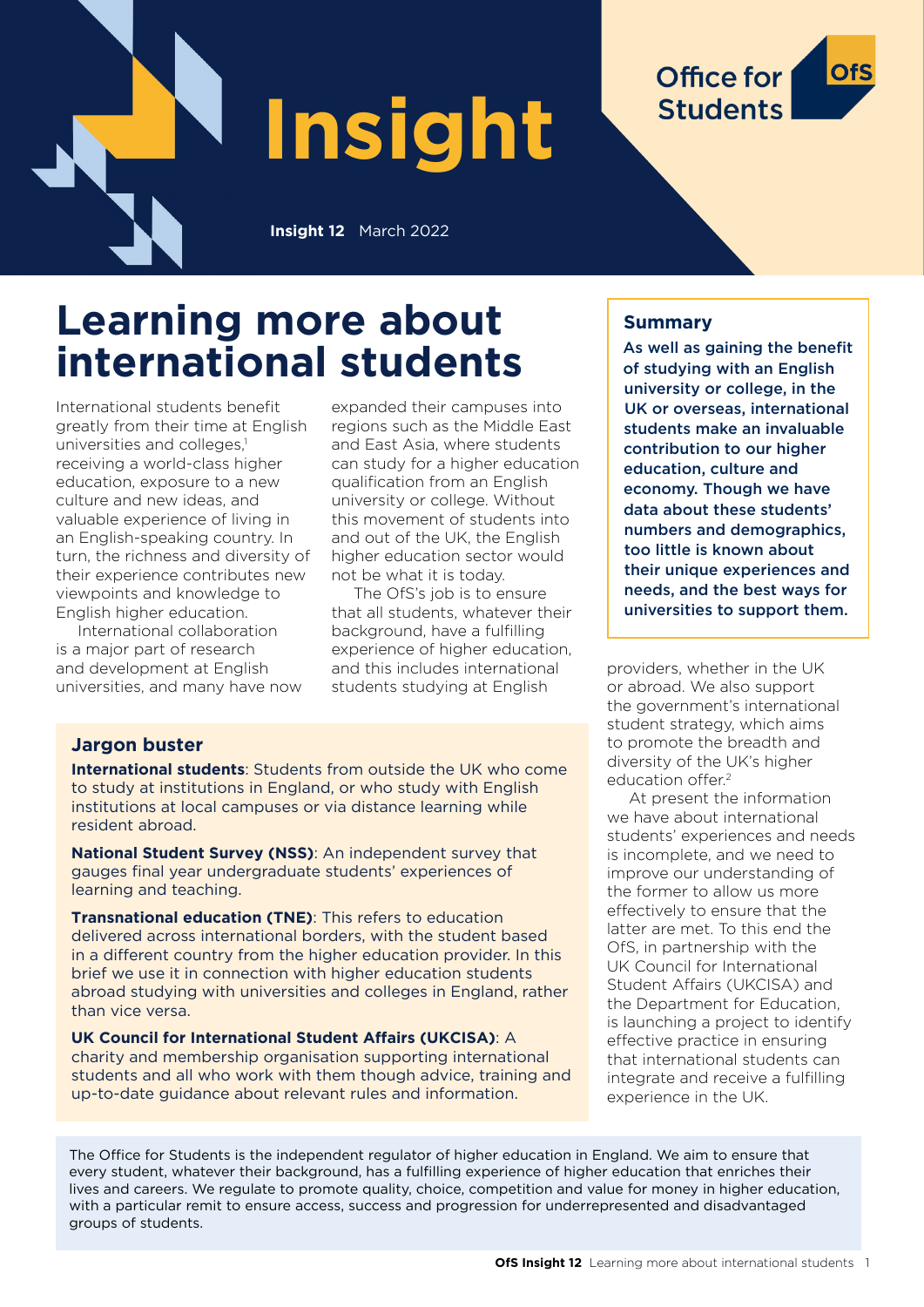#### **Background**

In 2020-21, 22.2 per cent of all students in England were international students – around 501,000 people.<sup>3</sup> Around half of them are postgraduates, compared with around a fifth of UK-domiciled students.4 Accordingly, they make up a majority of full-time postgraduate students registered at English universities (56.1 per cent in 2020-21), and a smaller proportion of the undergraduate full-time population (17.9 per cent in 2020-21).<sup>5</sup> Meanwhile some 409,000 students are studying for a higher education qualification from an English university or college abroad.<sup>6</sup>

A number of factors may have affected international recruitment to English higher education in recent years. Since the UK's exit from the EU, students from Europe are normally now charged full international fees. The pandemic and the resulting lockdowns and border controls have affected the flow of students internationally, though perhaps less than might have been expected. Over the last decade, there have been ebbs

#### Figure 1: Higher education student enrolments in England by level of study, mode of study and domicile, academic year 2020-21



Source: Higher Education Statistics Agency (HESA), Higher education student enrolments by level of study, mode of study and domicile: Academic years 2020-21.30

and flows in where international students come from.

Across the UK, while EU students made up the largest number of international students at the beginning of the decade, peaking at 65,470 first year students in 2010-11, by 2020-21 Chinese students were the largest grouping by a considerable margin – 99,000 first year students (a slight reduction from 2019-20's figure of 104,000). There has also been a growing number of students from India, following a dip during the early

2010s: in 2020-21 53,000 Indian students entered UK higher education, compared with 23,000 in 2009-10.7

Firm figures for student entry in 2021-22 are not yet available. However, early indications from UCAS admissions data suggest that numbers of applicants from the EU to UK universities in 2021 and 2022 showed a steady fall, while applications from outside the EU, having increased in 2021, may have held steady in 2022 despite the increased difficulty of travel following the pandemic.<sup>8</sup>

# Figure 2: First year international students in the UK by origin, 2006-07 to 2020-21



Source: HESA, First year non-UK domiciled students by domicile: Academic years 2006-07 to 2020-21.31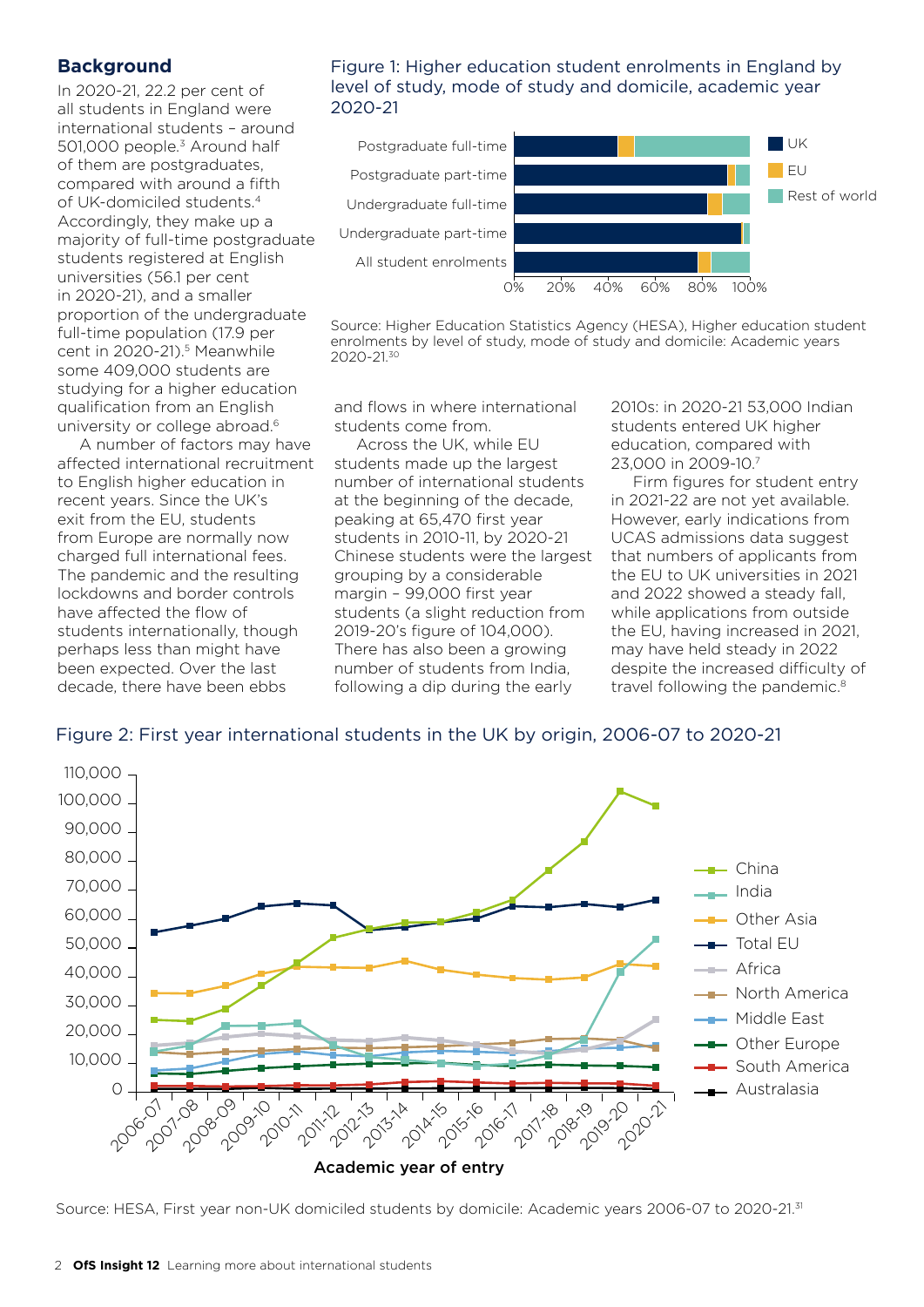Applications from China and India rose between 2021 and 2022, by 12 and 11 per cent respectively.<sup>9</sup> Meanwhile, 18.5 per cent more student visas were issued for non-EU students in 2021 than in 2019 (following a substantial dip in 2020).10

# **The slowing down of growth in international students**

While the numbers of international students in the UK have increased over the past decade, their proportion of the overall student population has not changed markedly. Between 2014 and 2019, their actual numbers increased by 28 per cent, but this was matched by a similar growth in UK students, meaning that the proportion of the student population they represented remained broadly the same.

While other anglophone countries began the same

period with lower proportions of international students, some have seen the increase in these proportions grow more considerably. In Australia the proportion of international students among the student population grew from 18.3 per cent, similar to that in the UK, to a much higher 28.4 per cent, although reports suggest a decrease in 2021-22.<sup>11</sup>

This disparity has been ascribed to a number of factors: tighter visa restrictions (eased more recently), controversies over accusations of cheating in English language tests, and increased fees for EU students.12 Simultaneously, countries such as India and China are embarking on policies to expand their higher education sectors, with some Indian institutions planning to open campuses in the UK. Though potentially beneficial to the economy, this could further affect the UK's ability to recruit from abroad.<sup>13</sup>

# **Changes to visas, fees and funding**

To encourage more international students to come to the UK, the government has made changes to the visa system. In September 2019, the UK government introduced the two-year poststudy work visa. This allows international students to secure employment in the UK up to two years after graduation. Recent proposals include extending this to three years for PhD students.<sup>14</sup>

During the coronavirus pandemic, international students faced further complications. For example, students who were taught through distance and blended learning were also eligible to apply for the graduate route, provided they were in the UK by 6 April 2021. UKCISA has called for this flexibility in the visa and immigration system to be maintained and expanded.15



# Figure 3: International fees as a percentage of total income for providers in England

Source: HESA financial return, 2010-2018. Office for Students, financial and student number forecasts, 2019 and 2020.

Note: The population over this period changed as more higher education providers (including non-traditional institutions) were registered with the OfS. Students from the EU are grouped with UK students up to 2019-20, and with international students from 2020-21.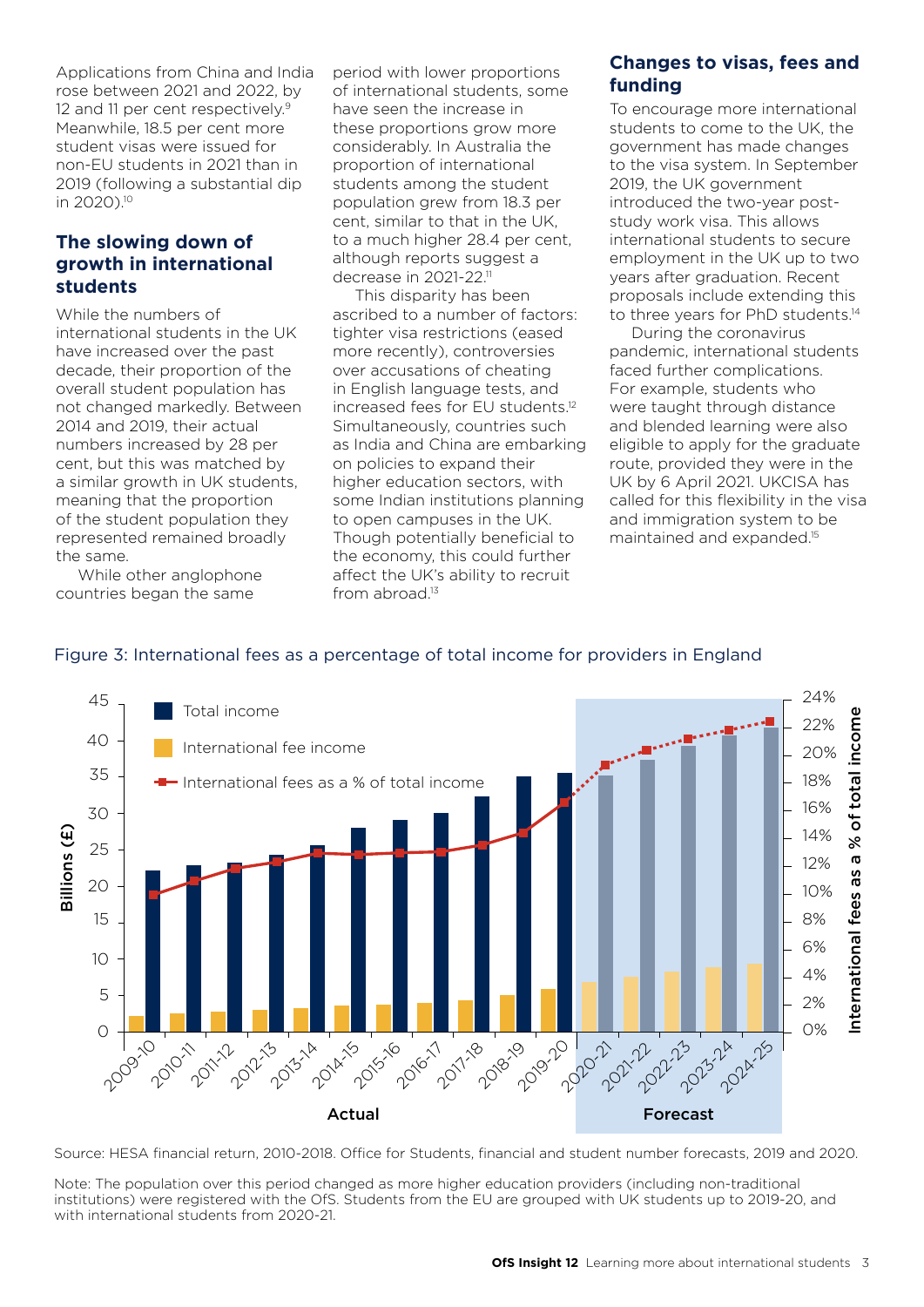# **Financial benefits from international students**

Changes to international student numbers have a potential impact on the incomes of universities and colleges. Figure 3 compares tuition fee income from international students with the total income received by English universities and colleges between 2010 and 2018, and with these universities' forecasts of their income to 2023.<sup>16</sup> The percentage of income represented by these fees increases throughout this period, from 10 per cent in 2010 to 14 per cent in 2018.

International tuition fee income increased by 167 per cent between 2009-10 and 2019-20, from £2.2 billion to £5.9 billion, while universities' forecasts in 2020 were that it would reach £9.4 billion by 2024-25. If realised, this would represent an increase of 59 per cent on 2020 levels, and 324 per cent on 2010. This would make up 22 per cent of universities' total fee income by 2023, compared with 10 per cent in 2010.17

Outside the realm of fees, international students provide substantial income to the communities where they live. A recent report by Universities UK and the Higher Education Policy Institute estimated that taking into account tuition fees, living costs, and visitor income, the 2018-19 cohort of international students benefited the UK economy to the tune of £28.8 billion.<sup>18</sup> Those who stay after graduation to work in the UK will also contribute taxes. A recent study estimated that international students in the 2016-17 cohort contributed £3,173 billion in tax.19

# **Other benefits from international students**

International students contribute diversity of experience and culture to campuses, exposing UK higher education students to new ideas and perspectives and preparing them better to compete in the global careers marketplace. Even if they return home after study, international students' experience of living and learning in England creates

connections and bonds that boost the UK's 'soft power' abroad, helping to foster trade and research links.

A 2018 survey by the Migration Advisory Committee found that domestic students generally had a positive view of studying alongside international students, whereas there was limited evidence of any negative impacts on the former's educational experience. International students' fees contribute to the sustainability of universities generally, and in particular to that of courses that might be in danger of discontinuation if they could recruit only from the UK.<sup>20</sup>

A 2017 survey for Universities UK found that 64 per cent of British adults believed international students had a positive impact on the local economies where they study, and 61 per cent that they also had a valuable social and cultural impact on university towns and cities.21

# **Transnational education**

In 2020-21 there were more than 400,000 students studying around the world for qualifications offered by English higher education providers, referred to as transnational education (TNE).<sup>22</sup> Higher education providers are continuing to establish new and

diverse international partnerships, delivering innovative teaching and research, and supporting student and staff mobility.

The OfS's role is to protect the interests of any student of a registered English higher education provider, whether they live in the UK or overseas. TNE students are entitled to the same high quality courses and rigorous standards as those in the UK, and we should seek out and improve poor quality courses wherever students are based. In our consultation on a new approach to regulating student outcomes, we are explicit that our proposals would mean that all courses would be subject to the same minimum requirements.

We propose to analyse sectorlevel data relating to students' continuation and completion on TNE courses in 2019-20 and 2020-21, and to publish this in spring 2022, along with relevant case studies. We will use this analysis to inform our regulation of quality and standards. In the longer term, while there are still some issues with data collection to be resolved, we will work to create student outcome measures and set minimum requirements for TNE courses in a similar way to courses delivered in the UK, and will consult on these in due course.<sup>23</sup>



Source: OfS analysis of NSS responses.<sup>32</sup>

# Figure 4: Agreement rates 2018 to 2021 by characteristic for NSS Scale 7, Learning community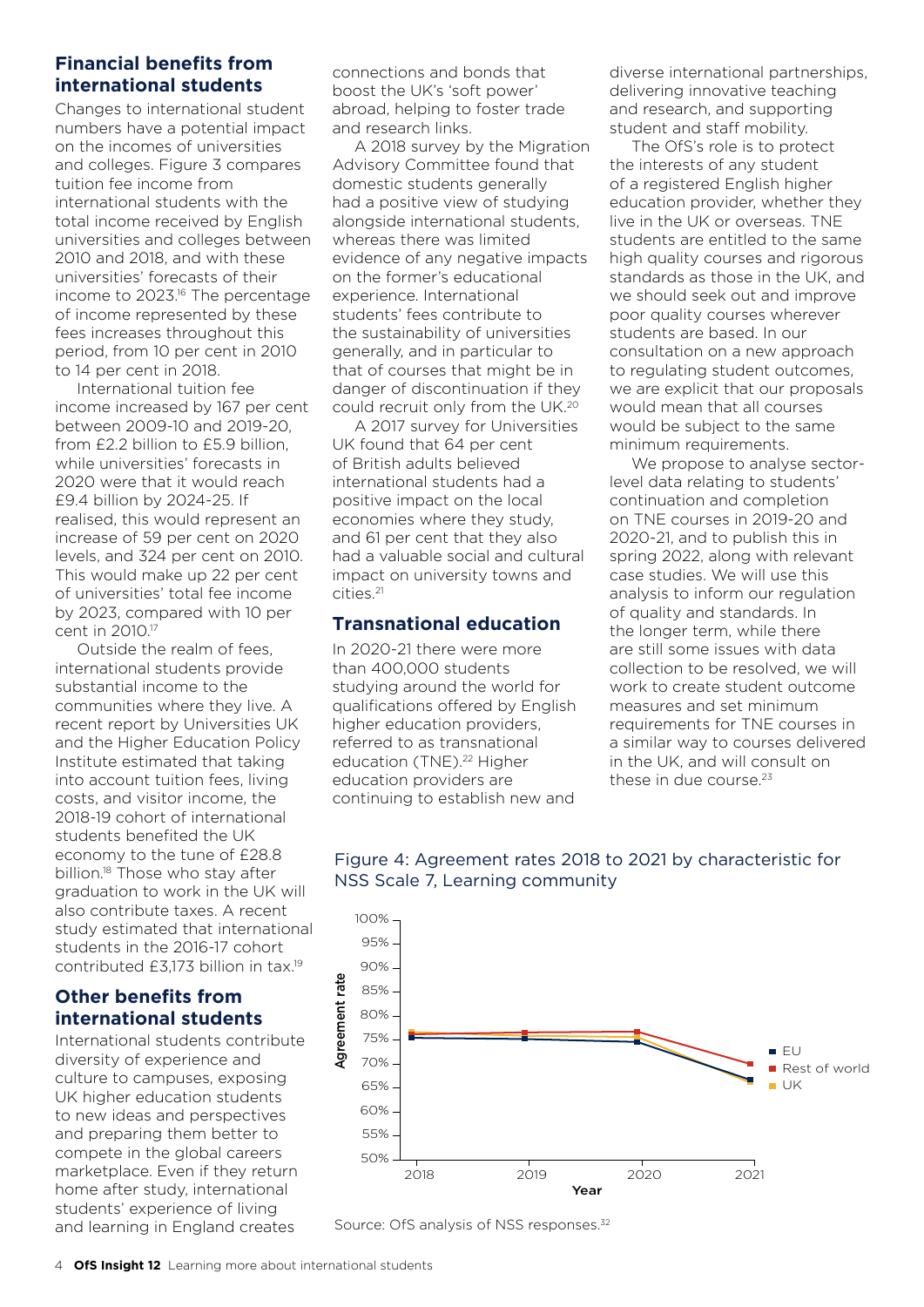# **International students' views of English higher education**

Undergraduate international students tend to hold favourable views about the education they receive at English colleges and universities. In the 2021 survey National Student Survey (NSS), non-EU international students' agreement with the positive statements on every scale was at least equal to, and generally higher than, that of UK and EU students.

In all cases the agreement of all three groups has dropped in 2021 compared with 2020, however. For instance, international students' rates of agreement with the questions regarding their learning community (scale 7) have fallen noticeably: EU students' agreement rates fell from 75 per cent in 2020 to 67 per cent in 2021, while non-EU international students' rates fell from 77 to 70 per cent.24 While UK students saw a comparable drop in agreement (from 76 to 66 per cent), this is especially important for international students, as a sense of belonging has long been highlighted as important for international students to feel part of their university or college.<sup>25</sup>

# **Support**

The pandemic highlighted a number of issues faced by international students, including not being able to return to home countries because of stringent border controls, having to quarantine on arrival in the UK, and uncertainty about visa conditions. For some international students these will have exacerbated existing pressures of homesickness, culture shock and language barriers. As universities and colleges seek to expand the number of international students they recruit, there will be an increased need to ensure that these students are supported.

International students face other mental health and wellbeing issues common in students, such as loneliness, financial worry and exam stress.26

#### **Case study: Leeds University Union International Student Advisory Board**

Leeds University Union (LUU), the students' union at the University of Leeds, has sought to better understand the international student experience at Leeds to shape how it supports its diverse student body. Crucial to this is its International Student Advisory Board.

In 2020-21 the International Student Advisory Board was made up of students from 21 countries, representing undergraduate, postgraduate taught and research and international foundation year students. LUU developed the group as a forum for international students to discuss issues important to them, like their social experience, online learning experience, intercultural and linguistic awareness, wellbeing and mental health support, employability, and housing. The students who form the board are given a range of training as part of their role, to reward them for their work and help them develop skills for the future.

LUU has taken the insight from the group and fed it into the development of its services and its partnership work with the University of Leeds. At the start of the project, staff attended these student discussions, but teams are now asked to come with interactive activities planned. The goal is always to facilitate getting to the heart of what is working for international students and what needs improvement.

Students overall have become more likely to report a disability in recent years, with the proportion of UK students doing so rising from 9.5 to 17.7 per cent between 2010-11 and 2019-20 (the most

recent year for which comparable figures have been published). During the same period, the numbers of international students doing so doubled from 2.3 to 4.6 per cent. As among UK students,

# **Case study: Supporting international students' mental health at the University of Nottingham**

As part of Globally MindEd, an Office for Students Challenge Competition funded project,<sup>27</sup> the University of Nottingham is working with SOAS University of London and the University of Leeds, their respective students' unions, Student Minds and Campus Life Ltd to support the mental health and wellbeing of international students.

The University of Nottingham has recruited two dedicated posts to support international student mental health. These have played a leading role in proactively responding to the impact coronavirus has had on international students at the university.

For example, mindful of the time difference for international students who have returned home, the university has been able to reserve morning online appointments with a dedicated mental health adviser for international students. Furthermore, to reduce barriers the university introduced the ability for students to selfrefer to use this service.

The postholders have also worked closely with the university and students' union welfare teams during the creation of the institution's mental health coronavirus webpages to ensure that international students' needs are addressed.

The university has been able to draw on the experiences of its Malaysia and Ningbo campuses to inform its responses for international students. For example, the UK and Ningbo welfare services have worked closely to ensure an online video call offer is possible in mainland China.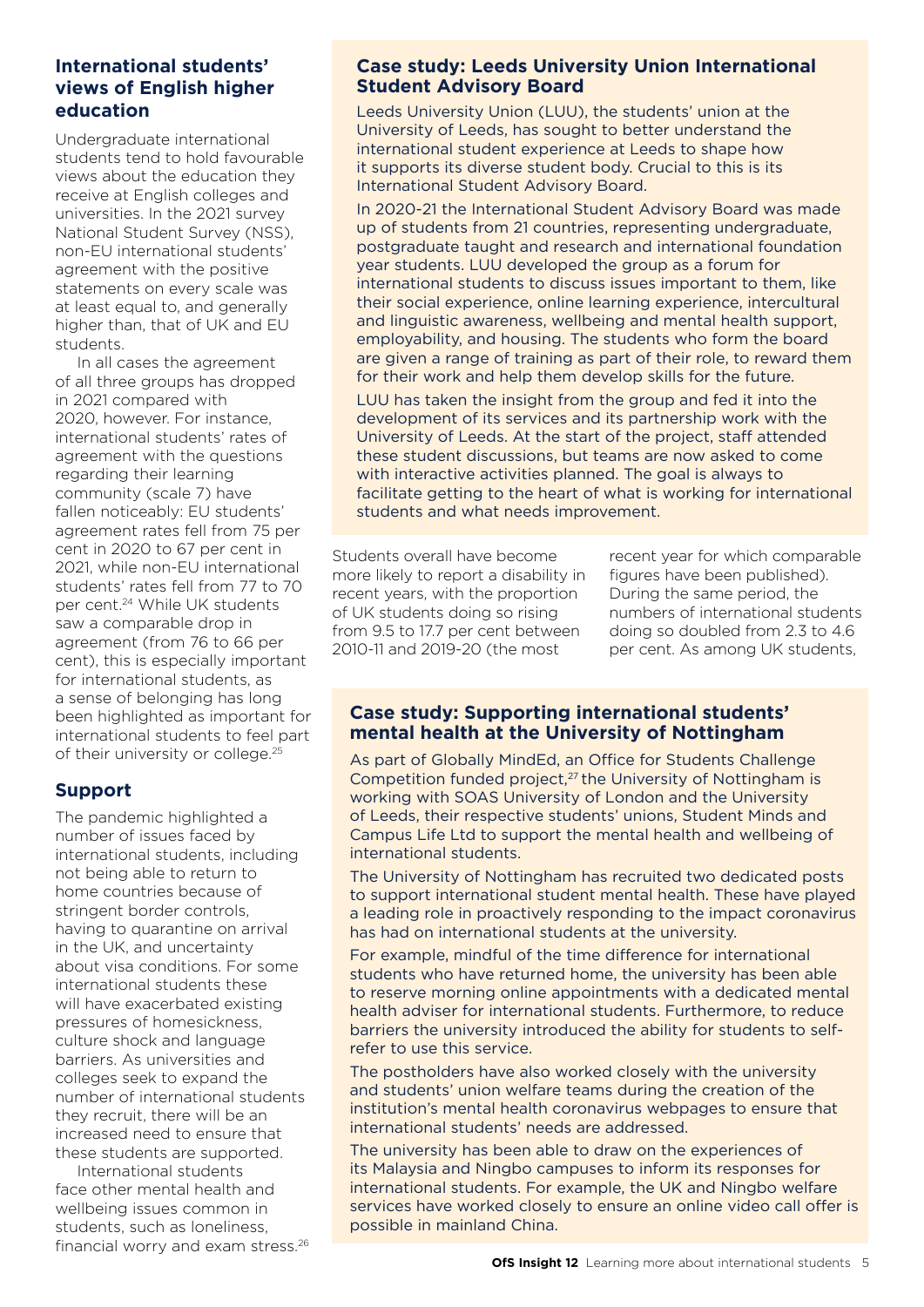the largest increase was in those reporting a mental health condition, from 0.2 per cent in 2010-11 to 1.5 per cent in 2019-20.28

Different cultures have different attitudes and understandings of mental health, and some nationalities and ethnicities may find it harder to disclose illness than others. It is important that support is clearly signposted, and accordingly some universities produce written documents in students' native languages.

Work across the sector has identified substantial concerns about harassment and sexual misconduct experienced by international students. According to an Equality and Human Rights Commission report, one in five victims of racial harassment were international students.29 Language and cultural barriers to accessing support, additional vulnerability around reporting (for example regarding visa implications), and an increase in xenophobic attacks since the start of the pandemic all contribute to these challenges.30

Many international students are legally unable to access certain welfare benefits and local authority housing. International students can apply for university and colleges' hardship funds; nevertheless, media reports suggest that some such students had to use foodbanks during pandemic lockdowns (though without any direct comparison with how often UK students have done so).<sup>31</sup>

Career support is also important to international students, all the more so because they need post-study visas to continue their careers in the UK. A recent study showed that only 52 per cent of international students thought their institution was doing well at satisfying their careers support needs.<sup>32</sup>

# **What the OfS is doing**

The OfS is committed to ensuring that all students have a high quality experience and this includes international students studying in England and at

# **Themes of the call for evidence**

Through this work we are seeking to:

- identify innovative and sector-leading practice in ensuring international students can integrate and receive a fulfilling experience in the UK
- disseminate information on this effective practice across the sector
- identify gaps where further work would benefit the international student experience.

We are seeking submissions from providers and organisations that relate to one of more of the identified themes relating to the international student experience:

- work to prevent and address harassment and sexual misconduct
- how responding to the coronavirus pandemic has shaped practice in supporting international students adapt and integrate to UK higher education
- work to ensure the accessibility and effectiveness of wellbeing and support services (such as student services, mental health provision, etc.).

We are also interested in how submissions may relate to one or more of the following cross-cutting themes:

- advancing equality of opportunity for students with one or more protected characteristic
- partnership with international students
- intervention that may also benefit home (UK-domiciled) students.

The full call for evidence is available at [www.officeforstudents.](https://www.officeforstudents.org.uk/publications/working-in-partnership-to-improve-international-student-integration-and-experience/) [org.uk/publications/working-in-partnership-to-improve](https://www.officeforstudents.org.uk/publications/working-in-partnership-to-improve-international-student-integration-and-experience/)[international-student-integration-and-experience/.](https://www.officeforstudents.org.uk/publications/working-in-partnership-to-improve-international-student-integration-and-experience/)

English universities' campuses abroad. We are also committed to increasing the breadth and diversity of the UK's higher education offer.

We seek to ensure that English higher education is delivering positive outcomes for past, present and future students. Our objectives as a regulator reflect the things that matter most to students: high quality courses, successful outcomes, and the ongoing value of their qualifications. We use the tools in our regulatory framework to mitigate the risk that these regulatory outcomes are not delivered in practice for students from all backgrounds, including international students. These include the conditions of

registration for higher education providers, including those that relate to quality and standards. To this end we collect data on students and set minimum requirements for their outcomes, including overseas students at English higher education providers.

It is clear, however, that to better support international students, especially in light of their increasing numbers, we need to gather further information on their needs and experiences. As part of this, we are launching a project to work in partnership with the Department for Education and UK Council for International Student Affairs to improve international student integration and their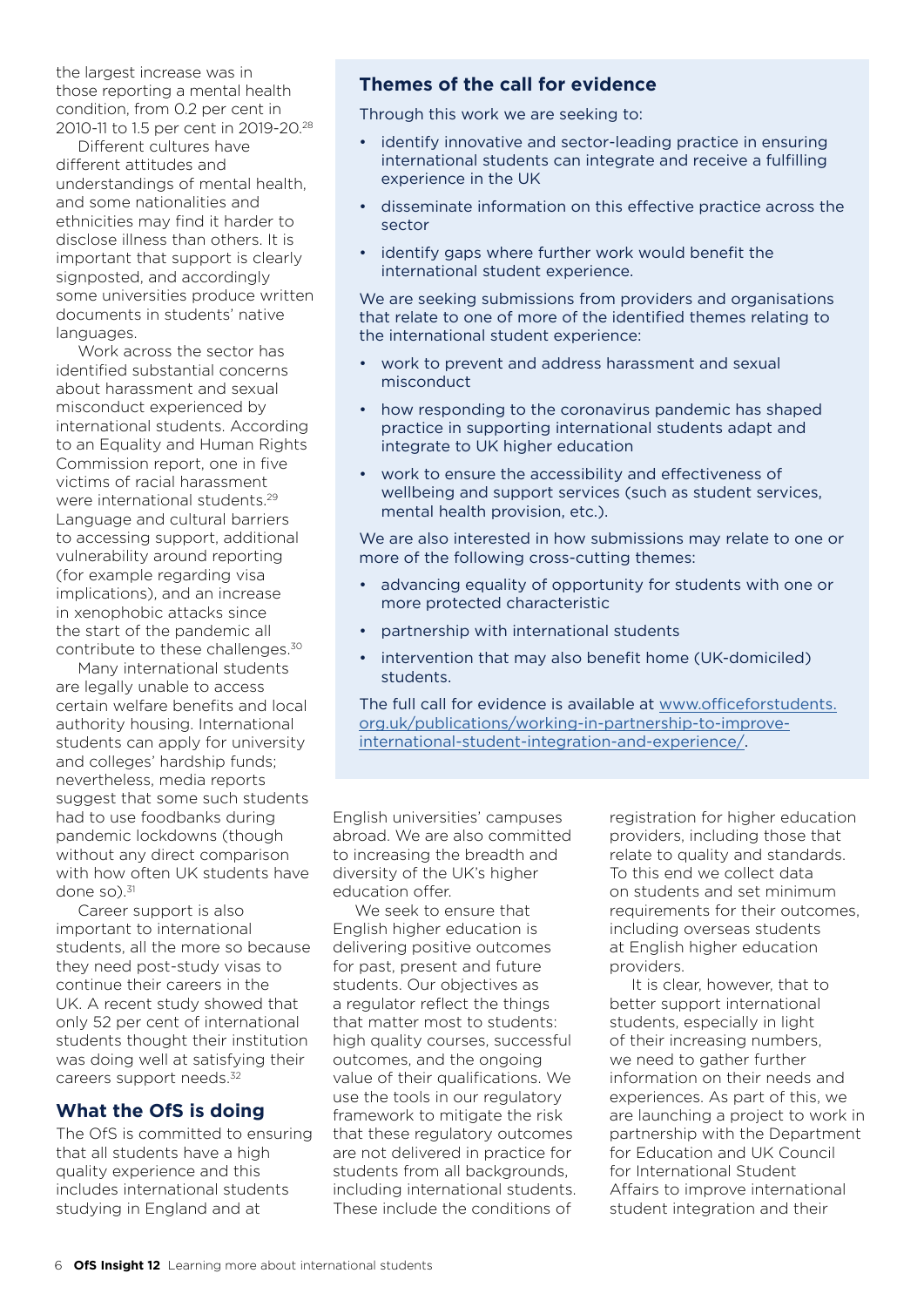non-academic experience. This includes calling for evidence to identify effective practice in ensuring that international students can integrate and receive a fulfilling experience in the UK.

As we continue to develop our approach to TNE courses, we will work to raise the profile of the OfS's regulatory activities beyond the UK, and to increase understanding of how our approach to TNE fits within the approach across the UK. This includes targeted engagement with government and regulatory bodies and representative groups.

# **Conclusion**

International student numbers have grown markedly in England since the turn of the century, attracted by the strong reputation enjoyed by UK higher education. Despite the impact of the pandemic on international travel, the sector is anticipating a further increase in international students in the coming years after several years of relatively slow growth.

In addition to the economic benefit they bring, these students' presence can further enhance the academic culture and the exchange of ideas. They also can bring added skills as graduates to the UK's economy. But in return for such benefits, it is important that they have a high quality academic experience, with the right support to ensure that they are fully integrated into their university and the wider community, with the sense of belonging that this brings. The importance of such support was highlighted during the pandemic, too.

As the OfS develops our international work, we will build evidence of what works in supporting the integration and wellbeing of international students.

# **Endnotes**

1 In this brief, for the sake of readability, we have used 'universities and colleges', or sometimes simply 'universities', to refer to what our regulatory framework and other more formal documents call 'higher education providers'.

2 Department for International Trade and Department for Education, 'International Education Strategy: 2021 update' (available at [https://www.gov.uk/government/](https://www.gov.uk/government/publications/international-education-strategy-2021-update) [publications/international](https://www.gov.uk/government/publications/international-education-strategy-2021-update)[education-strategy-2021-update\)](https://www.gov.uk/government/publications/international-education-strategy-2021-update).

3 Higher Education Statistics Agency (HESA), 'HE student enrolments by domicile and region of HE provider' (available at [https://](https://www.hesa.ac.uk/data-and-analysis/students/where-from) [www.hesa.ac.uk/data-and-analysis/](https://www.hesa.ac.uk/data-and-analysis/students/where-from) [students/where-from\)](https://www.hesa.ac.uk/data-and-analysis/students/where-from).

4 HESA, 'Figure 3 - HE student enrolments by level of study 2016-17 to 2020-21' [\(https://www.hesa.ac.uk/](https://www.hesa.ac.uk/data-and-analysis/sb262/figure-3) [data-and-analysis/sb262/figure-3](https://www.hesa.ac.uk/data-and-analysis/sb262/figure-3)).

5 HESA, 'HE student enrolments by level of study, mode of study and domicile: Academic years 2020-21' (available at [https://www.hesa.ac.uk/](https://www.hesa.ac.uk/data-and-analysis/students/where-from) [data-and-analysis/students/where](https://www.hesa.ac.uk/data-and-analysis/students/where-from)[from\)](https://www.hesa.ac.uk/data-and-analysis/students/where-from).

6 HESA, 'HE student enrolments based wholly overseas by location and type of provision: Academic years 2016-17 to 2020-21', (available at [https://www.hesa.ac.uk/data-and](https://www.hesa.ac.uk/data-and-analysis/students/where-from)[analysis/students/where-from\)](https://www.hesa.ac.uk/data-and-analysis/students/where-from).

7 HESA, 'First year non-UK domiciled students by domicile: Academic years 2006-07 to 2020- 21', (available at [https://www.hesa.](https://www.hesa.ac.uk/data-and-analysis/students/where-from) [ac.uk/data-and-analysis/students/](https://www.hesa.ac.uk/data-and-analysis/students/where-from) [where-from](https://www.hesa.ac.uk/data-and-analysis/students/where-from)).

8 UCAS undergraduate releases [\(https://www.ucas.com/data-and](https://www.ucas.com/data-and-analysis/ucas-undergraduate-releases)[analysis/ucas-undergraduate](https://www.ucas.com/data-and-analysis/ucas-undergraduate-releases)[releases\)](https://www.ucas.com/data-and-analysis/ucas-undergraduate-releases).

9 Pells, Rachael, 'Mature student numbers continue to decline', 17 February 2022, [\(https://www.](https://www.researchprofessional.com/0/rr/news/uk/universities/2022/2/Mature-student-numbers-continue-to-decline.html) [researchprofessional.com/0/rr/](https://www.researchprofessional.com/0/rr/news/uk/universities/2022/2/Mature-student-numbers-continue-to-decline.html) [news/uk/universities/2022/2/](https://www.researchprofessional.com/0/rr/news/uk/universities/2022/2/Mature-student-numbers-continue-to-decline.html) [Mature-student-numbers-continue](https://www.researchprofessional.com/0/rr/news/uk/universities/2022/2/Mature-student-numbers-continue-to-decline.html)[to-decline.html\)](https://www.researchprofessional.com/0/rr/news/uk/universities/2022/2/Mature-student-numbers-continue-to-decline.html).

10 Prest, Kevin, 'UK visa issuance and UCAS acceptances suggest a bounce back in non-EU recruitment of international students for the 2021-22 academic year', 14 December 2021 ([https://education](https://education-services.britishcouncil.org/insights-blog/uk-visa-issuance-and-ucas-acceptances-suggest-bounce-back-non-eu-recruitment-of)[services.britishcouncil.org/](https://education-services.britishcouncil.org/insights-blog/uk-visa-issuance-and-ucas-acceptances-suggest-bounce-back-non-eu-recruitment-of) [insights-blog/uk-visa-issuance-and](https://education-services.britishcouncil.org/insights-blog/uk-visa-issuance-and-ucas-acceptances-suggest-bounce-back-non-eu-recruitment-of)[ucas-acceptances-suggest-bounce](https://education-services.britishcouncil.org/insights-blog/uk-visa-issuance-and-ucas-acceptances-suggest-bounce-back-non-eu-recruitment-of)[back-non-eu-recruitment-of\)](https://education-services.britishcouncil.org/insights-blog/uk-visa-issuance-and-ucas-acceptances-suggest-bounce-back-non-eu-recruitment-of).

11 Organisation for Economic Cooperation and Development, 'International student mobility' [\(https://data.oecd.org/students/](https://data.oecd.org/students/international-student-mobility.htm#indicator-chart) [international-student-mobility.](https://data.oecd.org/students/international-student-mobility.htm#indicator-chart) [htm#indicator-chart](https://data.oecd.org/students/international-student-mobility.htm#indicator-chart)'; Lowry, Tom, and Dalzell, Stephanie, 'Tens of thousands of international students touch down in Australia, but sector warns it has a lot of catching up to do', 4 February 2022 [\(https://www.abc.net.au/news/2022-](https://www.abc.net.au/news/2022-02-04/international-students-touch-down-in-australia/100803656) [02-04/international-students-touch](https://www.abc.net.au/news/2022-02-04/international-students-touch-down-in-australia/100803656)[down-in-australia/100803656](https://www.abc.net.au/news/2022-02-04/international-students-touch-down-in-australia/100803656)).

12 Bolton, Paul, and Hubble, Susan, 'International and EU students in higher education in the UK FAQs' (available at [https://commonslibrary.](https://commonslibrary.parliament.uk/research-briefings/cbp-7976/) [parliament.uk/research-briefings/](https://commonslibrary.parliament.uk/research-briefings/cbp-7976/) [cbp-7976/\)](https://commonslibrary.parliament.uk/research-briefings/cbp-7976/), 2021, pp9-14; Sá, Creso M, and Sabzalieva, Emma, 'The politics of the great brain race: Public policy and international student recruitment in Australia, Canada, England and the USA', 2018, Higher Education 75, pp231–253 (available at [https://doi.](https://doi.org/10.1007/s10734-017-0133-1) [org/10.1007/s10734-017-0133-1](https://doi.org/10.1007/s10734-017-0133-1)).

13 Sharma, Madhulika, 'Narendra Modi and the new education policy: Retrospection, reform and reality', Journal of Asian Public Policy 9.2, 31 March 2016 (available at [https://](https://www.tandfonline.com/doi/abs/10.1080/17516234.2016.1165330) [www.tandfonline.com/doi/abs/10.108](https://www.tandfonline.com/doi/abs/10.1080/17516234.2016.1165330) [0/17516234.2016.1165330](https://www.tandfonline.com/doi/abs/10.1080/17516234.2016.1165330)); Wu, Lingli, Yan, Kun, and Zhang, Yuqi, 'Higher education expansion and inequality in educational opportunities in China', Higher Education 80,23 January 2020 (available at [https://](https://link.springer.com/article/10.1007/s10734-020-00498-2) [link.springer.com/article/10.1007/](https://link.springer.com/article/10.1007/s10734-020-00498-2) [s10734-020-00498-2](https://link.springer.com/article/10.1007/s10734-020-00498-2)); Johnson, Jo, 'Indian universities could boost the British economy', The Times, 14 February 2022 [\(https://www.thetimes.co.uk/](https://www.thetimes.co.uk/article/4b786ac4-8d05-11ec-87eb-ee84fabc72c9) [article/4b786ac4-8d05-11ec-87eb](https://www.thetimes.co.uk/article/4b786ac4-8d05-11ec-87eb-ee84fabc72c9)[ee84fabc72c9](https://www.thetimes.co.uk/article/4b786ac4-8d05-11ec-87eb-ee84fabc72c9)); Woolcock, Nicola, 'Indian universities plan British outposts', The Times, 14 February 2022 [\(https://www.thetimes.co.uk/](https://www.thetimes.co.uk/article/2347f8b4-8cf4-11ec-87eb-ee84fabc72c9)

[article/2347f8b4-8cf4-11ec-87eb](https://www.thetimes.co.uk/article/2347f8b4-8cf4-11ec-87eb-ee84fabc72c9)[ee84fabc72c9](https://www.thetimes.co.uk/article/2347f8b4-8cf4-11ec-87eb-ee84fabc72c9)). 14 Bolton, Paul, and Hubble, Susan, 'International and EU students in higher education in the UK FAQs' (available at [https://commonslibrary.](https://commonslibrary.parliament.uk/research-briefings/cbp-7976/) [parliament.uk/research-briefings/](https://commonslibrary.parliament.uk/research-briefings/cbp-7976/)

[cbp-7976/\)](https://commonslibrary.parliament.uk/research-briefings/cbp-7976/), 2021, pp9-10.

15 UKCISA, 'Delivering a worldclass international student experience: How government can create the conditions for success', 2020 (available at [https://www.](https://www.ukcisa.org.uk/Research--Policy/Resource-bank/resources/201/Delivering-a-world-class-international-student-experience-how-Government-can-create-the-conditions-for-success-A-UKCISA-policy-position-paper) [ukcisa.org.uk/Research--Policy/](https://www.ukcisa.org.uk/Research--Policy/Resource-bank/resources/201/Delivering-a-world-class-international-student-experience-how-Government-can-create-the-conditions-for-success-A-UKCISA-policy-position-paper) [Resource-bank/resources/201/](https://www.ukcisa.org.uk/Research--Policy/Resource-bank/resources/201/Delivering-a-world-class-international-student-experience-how-Government-can-create-the-conditions-for-success-A-UKCISA-policy-position-paper) [Delivering-a-world-class](https://www.ukcisa.org.uk/Research--Policy/Resource-bank/resources/201/Delivering-a-world-class-international-student-experience-how-Government-can-create-the-conditions-for-success-A-UKCISA-policy-position-paper)[international-student-experience](https://www.ukcisa.org.uk/Research--Policy/Resource-bank/resources/201/Delivering-a-world-class-international-student-experience-how-Government-can-create-the-conditions-for-success-A-UKCISA-policy-position-paper)[how-Government-can-create-the](https://www.ukcisa.org.uk/Research--Policy/Resource-bank/resources/201/Delivering-a-world-class-international-student-experience-how-Government-can-create-the-conditions-for-success-A-UKCISA-policy-position-paper)[conditions-for-success-A-UKCISA](https://www.ukcisa.org.uk/Research--Policy/Resource-bank/resources/201/Delivering-a-world-class-international-student-experience-how-Government-can-create-the-conditions-for-success-A-UKCISA-policy-position-paper)[policy-position-paper\)](https://www.ukcisa.org.uk/Research--Policy/Resource-bank/resources/201/Delivering-a-world-class-international-student-experience-how-Government-can-create-the-conditions-for-success-A-UKCISA-policy-position-paper).